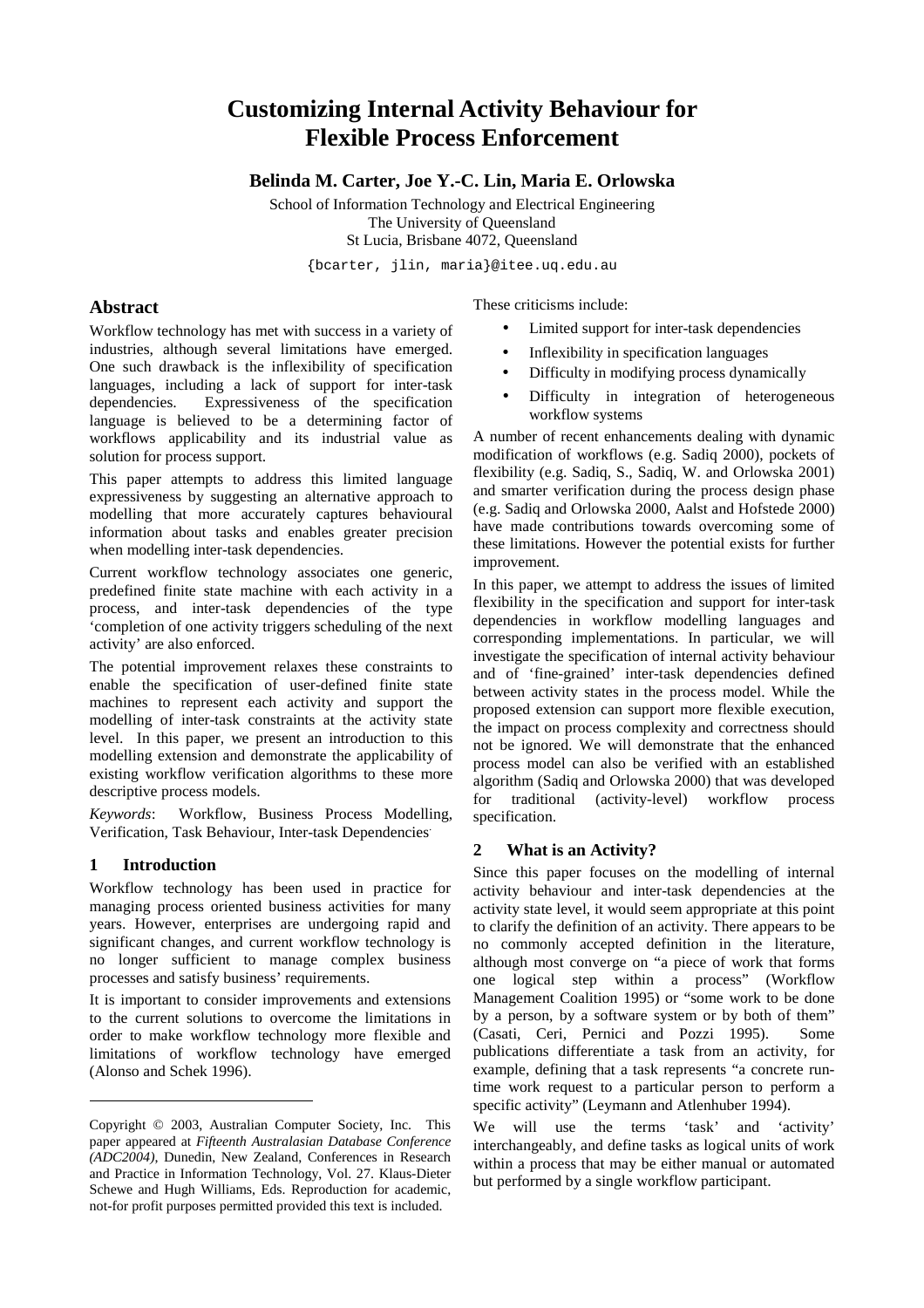## **2.1 Granularity**

It is important to consider the issue of granularity in order to define an activity more precisely. In a workflow process model, the finest structure is an activity and the coarsest is the process as a whole. A business process could be modelled as one activity or multiple activities. However, an activity boundary is generally defined in respect to one of three factors:

- What (data object) An activity is associated with a set of data objects that are processed or manipulated by the activity. For transactional purposes, data objects being processed in one task may be isolated from the access of other activities.
- Who (performer) Each activity has an associated performer or participant possessing the relevant skills or job role.
- When (temporal) Each activity may have a set of associated temporal constraints or properties, such as the minimum, average, or maximum durations to be expended for the activity. For example, an activity may be defined such that one hour is spent performing a particular task.

Clearly, the granularity of an activity determines the complexity of the model and subsequent execution of the workflow process, since the performer is required to interact with the Workflow Management System (WFMS) for each individual activity. The workflow modeller should specify the process in order to achieve the most efficient performance while enforcing as many constraints as possible.

## **2.2 Execution**

Each activity in a process has an associated finite state machine (FSM) to represent the execution of an instance of the activity. The FSM consists of a set of visible states and a set of transitions between these states (Sadiq 2000). States in the machine represent the internal conditions that define the status of an activity instance at a particular point in time (Workflow Management Coalition 1999).

The generic FSM presented by the Workflow Management Coalition is suggested to have the states of *Scheduled*, *Active*, *Completed*, *Suspended*, and *Terminated* (Workflow Management Coalition 1995) and is presented in Figure 1. Current workflow products enforce that the FSM is predefined for all activities in a process, although different products may vary in their choice of FSM.



**Figure 1: Example FSM for an Activity Instance** 

The WFMS is able to observe only the states represented in the FSM. Generally, the transitions between the states represent user events, and the workflow participant controls transitions from one internal state of an activity instance to another, for example, by indicating commencement or completion of the activity to the WFMS.

## **3 Control Flow**

Current technology also enforces that the final state of an activity (generally 'completed') triggers the process flow to the next activity in the process, according the stored process definition. Transitions triggered from the completion of one or more activities are the only way in which the scheduling of tasks may be controlled.

In order to illustrate process execution, we introduce two types of objects: nodes and control flow. Each *node* is classified into three subclasses: task, coordinator and state. A *task*, graphically represented by a rectangle, represents the work to be done to achieve some objectives. It is also used implicitly to build sequence, fork, and synchronizer structures. A *coordinator*, graphically represented by a circle, is used to construct choice and merge structures. In addition, the *states* within an activity are graphically represented by an ellipse. *Control flow* links two nodes in the graph and is graphically represented by a directed edge. It represents execution order and flow between its tail and head nodes. The modelling objects are presented in Figure 2.



 **Figure 2: Process Modelling Objects** 

As previously mentioned, traditional workflow limits the control flow from the completed state of an activity to the scheduled state of the next activity. Figure 3(a) illustrates control flow in traditional workflow technology. Note that for simplicity, the scheduled, active and completed activity states have been abbreviated as 'S', 'A' and 'C', respectively, and the suspended and terminated states have been omitted. The dashed line indicates inter-task (or process level) control flow.



**Figure 3(a): Traditional control flow** 

In relation to actual process execution, this restriction enforces that all activities 'before' the currently executing task(s) in terms of control flow must have been completed.

# **3.1 Limitations of Traditional Control Flow**

The current approach is obviously restrictive in that only one type of inter-task dependency can be modelled and subsequently enforced.

Figure 3(b) illustrates an example of an inter-task dependency that cannot be modelled under the current workflow specification framework.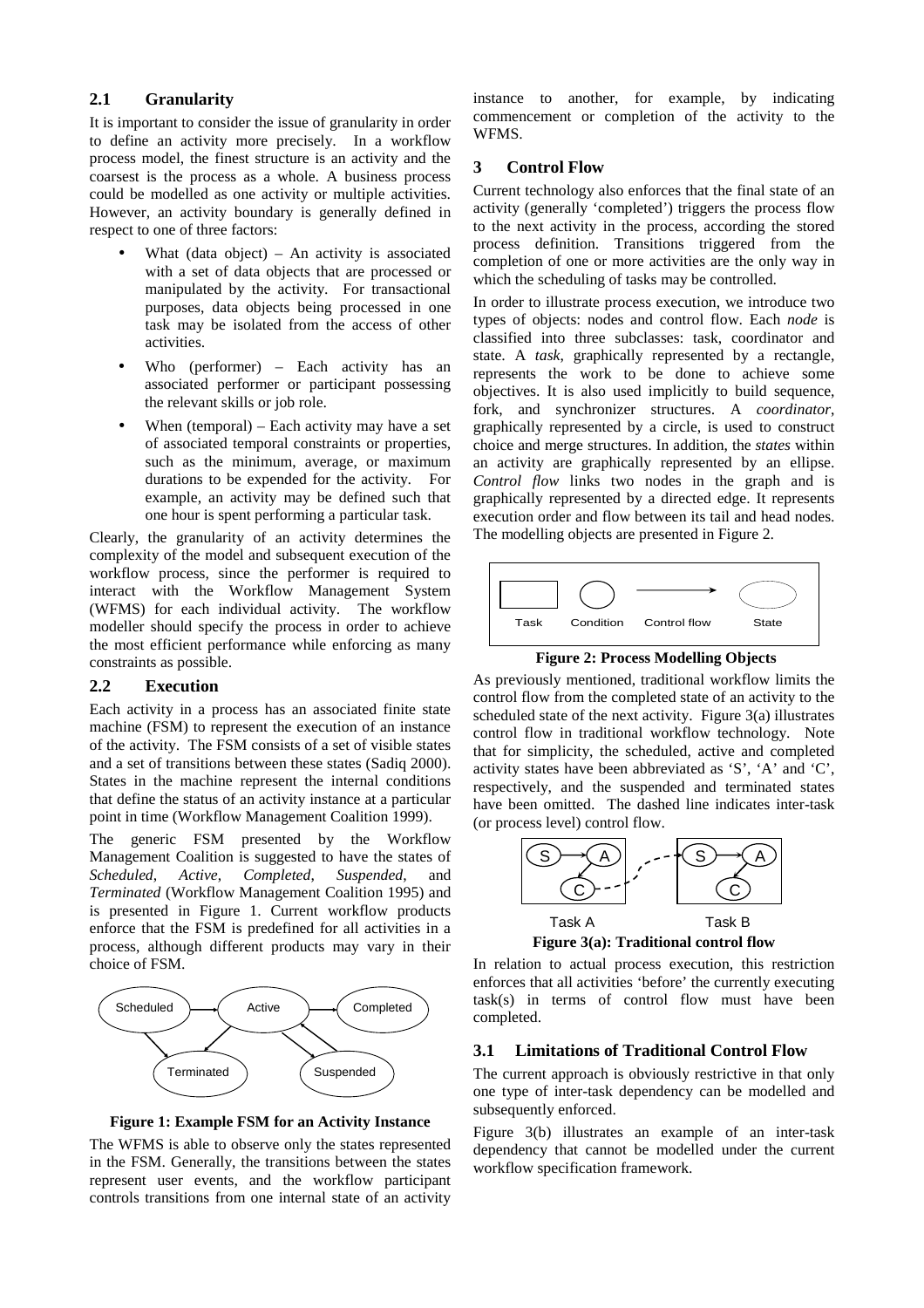

**Figure 3(b): Relaxed Control Flow** 

We argue that there is a need for the ability to model such control flow to provide intermediate task behaviour management.

For example, consider a business scenario where an employee is able to email a document to the printing department for printing and binding and then pick up the document when it is ready. Assume that the printing department is busy and so cannot guarantee when a piece of work will be started, however it can guarantee that once a printer has started working on a particular document, the document will be ready for pickup in one hour. A business policy was thus created such that as soon as a printer commenced work on a particular document, an email was automatically generated and sent to the employee informing them that their document will be ready for collection in one hour.

This policy clearly requires the specification of an intertask dependency such that the task to generate the email is triggered when the printing activity enters its 'active' state. However, the current modelling approach cannot enforce dependencies below the activity level. In order to model this scenario with the existing modelling technique, the granularity of the printing task would need to be reduced. This example is modelled under the current approach in Figure 4(a).

Clearly, this is not an acceptable way to model this scenario, as splitting the printing task into two tasks is neither intuitive in terms of modelling nor effectively enforceable in terms of execution, and the policy would probably not be enforced. Figure 4(b) illustrates the ideal modelling approach, in which the specification of trigger transitions at the task state level is permitted.



**Figure 4(a): Business Policy Modelled Under Current Framework**



**Figure 4(b): Business Policy Modelled Under Proposed Framework** 

#### **4 Proposed Modelling Enhancement**

Due to the absence of any constraints on activity definition, we are investigating an alternative 'finegrained' approach to workflow process modelling that involves increasing the expressiveness of specification languages in order to more accurately capture task behaviour and model inter-task constraints. The proposed modelling enhancement is comprised of two aspects – the ability to more accurately model inter-task dependencies and the ability to specify customised FSMs to represent activity behaviour. Generally, tasks in a process are inter-related in such a way that initiation of one task is dependent on successful completion of a set of other tasks. However, we propose that under certain circumstances, advantages may be gained in terms of the overall process execution from modelling at the activity state level.

#### **4.1 Flexible Inter-task Dependencies**

Attie, Singh, Sheth and Rusinkiewicz (1993) describes inter-task dependencies as "the specification of constraints on the occurrence and temporal order of events, describing how the execution of a task is related to that of others (based on the state of execution of other tasks and their data outputs) and external events (e.g. messages from the user)." However, most process modelling languages are based on Petri Net like or equivalent semantics, where an activity is represented as one monolithic block that consumes all input information once it is started, and produces all outputs when it has finished. Inter-task dependencies therefore cannot be specified in terms of the execution states of constituent tasks; only 'complete  $\rightarrow$  schedule' dependencies can be defined.

Modelling the workflow process at the task state level allows us to relax the restrictions on inter-task dependency modelling to enable the specification of inter-task dependencies on the basis of the internal states of constituent tasks, both in terms of individual dependencies and collections of dependencies (facilitated through the use of a coordinator). We refer to these<br>relaxed dependencies as 'fine-grained' inter-task relaxed dependencies as 'fine-grained' inter-task dependencies. Although the traditional specification of inter-task dependencies is sufficiently expressive to model most business scenarios, we argue that finegrained dependencies have applications in the modelling of some business processes (for example, in the scenario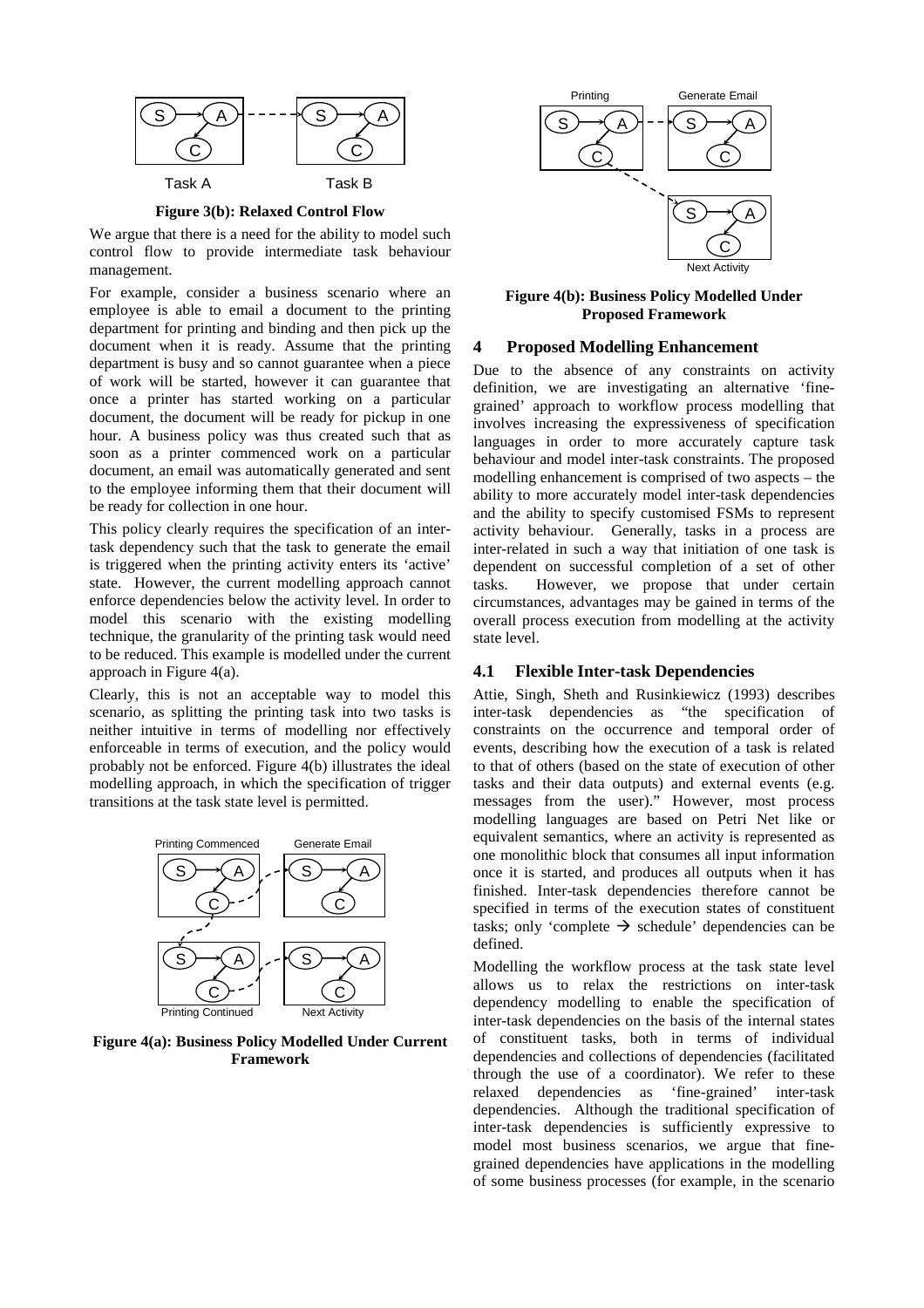presented above) and should be supported in modelling languages.

Although the specification of inter-task dependencies at the task state level seems to imply that dependencies can be defined between any two arbitrary states, not all dependencies may be practically enforced. We will classify the types of inter-task dependencies and reason them in the next section.

#### **4.1.1 Classification of Inter-task Dependencies**

Since inter task dependencies control the order of execution of tasks in a process, it would be appropriate to begin our classification of inter task dependencies with an appreciation of the possible ordering options under the current modelling approach. Ordering of tasks in current workflow models can comprise sequential, parallel, or conditional execution. The parallel execution is facilitated through the use of fork and synchroniser coordinators, and the conditional execution is facilitated through the use of choice and merge coordinators.

Each of these types of ordering is enforced through dependencies of the form 'Y cannot be scheduled until X completes', which we will term *typical trigger transitions*. This is the only class of inter-task constraint that is currently specifiable in most modelling languages. However, we observe that typical trigger transitions constitute just one class of possible inter-task dependencies. The proposed classification scheme of inter-task dependencies is illustrated in Figure 5.



**Figure 5: Classes of Inter-task Dependencies**

We observe that two types of inter task dependencies exist – one in which the transitions trigger the scheduling of some activity, and the other where they do not. We label inter-task dependencies where the transition ends at a scheduled state as *trigger transitions*. As already noted, *typical trigger transitions* describe the special case where the transition begins at a completed state and ends at a scheduled state.

*Atypical trigger transitions* are not intuitively specifiable with the current modelling approach, and can only be enforced through reducing the granularity of the tasks involved in the dependency, which is undesirable for reasons already discussed and does not really capture the semantics of the constraint. Note that it does not make sense to specify an atypical trigger transition from a scheduled state to a scheduled state, because the transition would fire immediately (assuming the scheduling of a task requires a negligible amount of time); this constraint would be more intuitively modelled

through a fork coordinator. Therefore, we anticipate that atypical trigger transitions will effectively always be defined from an active state to a scheduled state.

The example presented in Figure 4(b) illustrates the use of an atypical inter-task trigger transition to model a business policy. Inter-task trigger transitions are also useful in any otherwise sequential execution scenario where there are no data or temporal conflicts and where knowledge that the first task has commenced is enough to satisfy business policy or legal requirements and schedule the next activity. In this way, all business rules and requirements can be satisfied while allowing maximum parallelism between activities in a process, ultimately expediting process execution.

*Non-trigger dependencies* represent a constraint between tasks that does not result in the scheduling of an activity. An example of a non-trigger dependency is that 'Task A cannot be completed until Task B is completed'. These dependencies are not able to be expressed under the current modelling framework and further investigation is required into the implications of these dependencies on process execution.

Many non-trigger dependencies may not be practically enforceable. For example, it may not be appropriate to specify a constraint on the completion of an activity performed by a human participant since it may result in abnormal interaction between the human and the WFMS. However, issues concerning interaction between the WFMS and workflow participants may be resolved at the implementation level. A comprehensive analysis of the types of non-trigger dependencies that are able to be practically enforced is a key area of future research.

## **4.2 Customisable Activity Behaviour**

Just as activities may have different transactional, temporal, and resource properties, they may have different execution behaviour, and we believe that the generic FSM may not be the most appropriate way of representing certain classes of activities.

We are therefore investigating the relaxation of the restriction of one predefined FSM representing all activities in a process, and considering some of the implications of allowing a different FSM to be associated with each activity.

The proposal is to allow each activity to have a customisable FSM that accurately captures its execution behaviour as a property. For example, the execution behaviour of a task may be more accurately modelled through zero or more than one active states. As another example, the suspended state may not be applicable to some tasks, while others may require multiple types of suspended states.

A full analysis into the circumstances under which this enhancement may be beneficial is yet to be completed. The issue of structural and semantic constraints on the composition of the customisable FSMs will also require further investigation. However, we have identified preliminary syntactic correctness criteria for each task FSM, as detailed below as part of the verification process.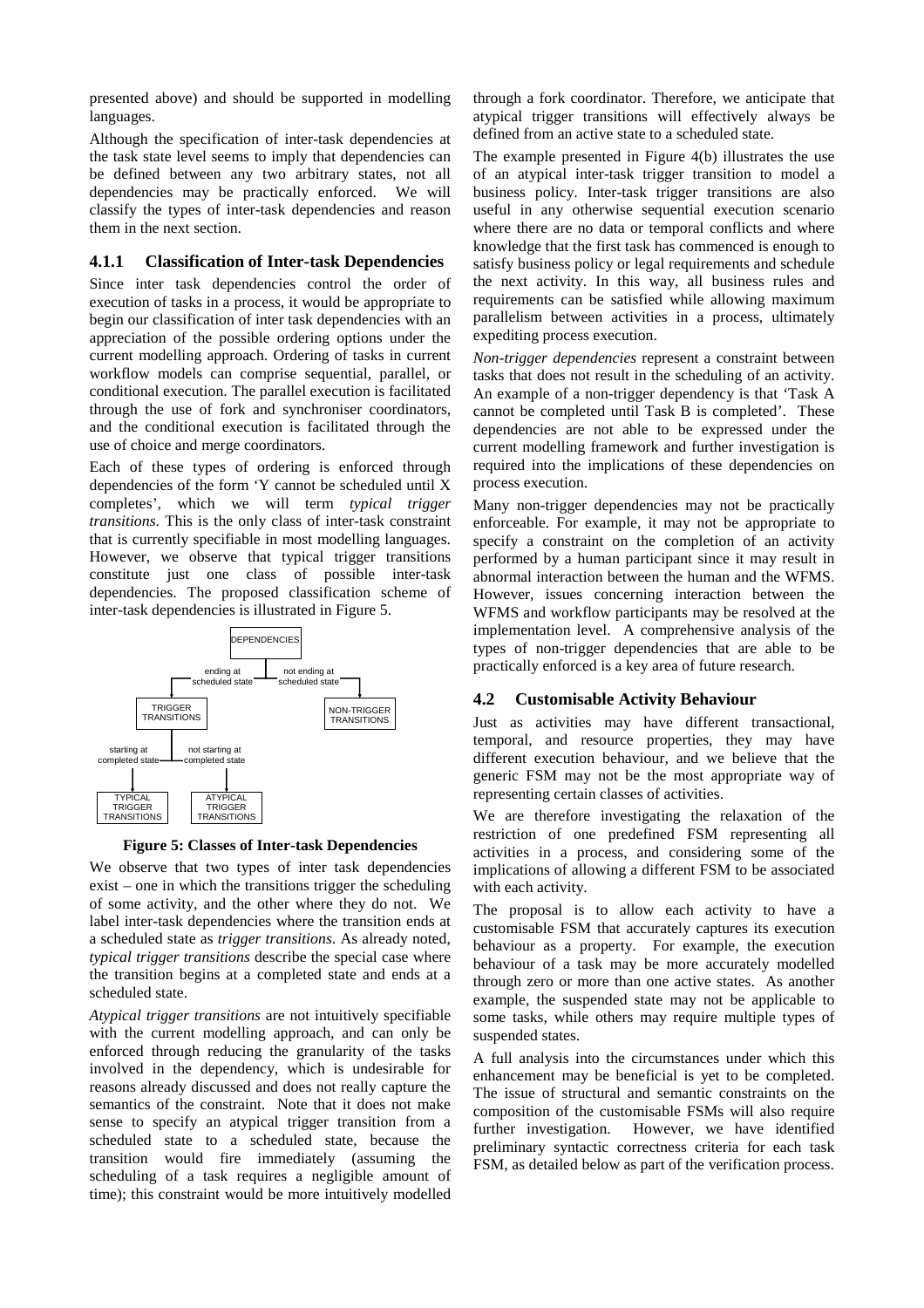## **4.3 Structural Verification of the Proposed Modelling Enhancement**

While the specification enhancement allows us to model with greater precision, the workflow process model could potentially become much more complex.

It is possible to create error situations when specifying complex business processes, even under the current modelling framework in which each activity must be completed before process execution can proceed past the activity and each activity is represented by a pre-defined FSM. Verification algorithms based on graph reduction techniques have been successfully applied to detect structural conflicts such as deadlock and lack of synchronisation in process models defined under the current framework. In this section, the applicability of such an algorithm (i.e. Sadiq and Orlowska 2000) in detecting structural conflicts in these more descriptive process models will be demonstrated. Such modelling conflicts may lead to undesirable execution of some or all possible workflow instances, and possibly prevent further execution of the process. It is essential to correct such problems at the design phase rather than after deploying the workflow application.

We partition the verification process for the enhanced workflow structures into three phases. In the first phase, basic syntax checking is performed to ensure that all task FSMs are well formed. In the second phase, a transformation process is applied to translate the statelevel process model into a traditional process model in a manner that preserves semantics and neither generates nor removes structural conflicts. In the third phase, the workflow model is analysed using existing algorithms to identify inconsistencies in the model that could arise due to conflicting use of modelling structures (specifically due to a mismatch of split/join types).

# **4.3.1 Activity FSM Syntax**

All activity FSMs must conform to the following syntactic correctness properties:

- It is a directed, connected graph
- The only possible state types in the FSM are Scheduled, Active, Completed, Suspended, and Terminated
- All states are reachable from the Scheduled state
- It contains exactly one Scheduled state, exactly one Completed state, and some number of Active, Suspended, and Terminated states
- Beginning at the Scheduled state, exactly one path is possible through the Active states to the Completed state
- It contains only well-formed cycles. That is, all cycles are made from a pair of transitions where one transition originates from one of the Active states and ends at one of the Suspended states, and the other transitions begins at that Suspended state and ends at that same Active state. No other transitions are permitted to or from the Suspended states, and no other cycles are permitted in the machine.

## **4.3.2 Transformation Rules**

Once the validity of all FSMs has been established, the transformation rules can be applied. Note that these transformation rules preserve semantics and neither generate nor remove structural conflicts. The following transformation rules are applied to each activity in the process:

1. Immediately discard all Suspended states and all transitions to and from these states.

The Suspended state necessitates a special type of iteration that is controlled by the workflow participant and completely unrelated to the process instance data. These special semantics cannot be captured by existing split and join structures. However, the integrity of the Suspended state(s) and associated transitions has already been established at the state level, plus these states cannot, by definition, participate in inter-task dependencies. Therefore, these states and corresponding transitions cannot possibly contribute towards a structural conflict at the process level, and removal of these nodes and transitions cannot introduce or remove any split or join structures into the graph. Note that the remaining FSM must be a directed, connected, acyclic graph with all states reachable from the Scheduled state.

Consider now the semantics of a task FSM. By definition, the instance must be in exactly one state at any time. All branch cases in the FSM, where more than one outgoing transition exists from one state to more than one other state (where the other states are internal to this activity), thus have implicit choice semantics. The next steps in the transformation process explicitly model these choice semantics inside the FSM, through the correct placement of the choice coordinators and merge coordinators.

- 2. For any states that possess two or more outgoing transitions to other states that are internal to this activity, a choice coordinator is constructed such that there is a transition from the state to the coordinator, and all original outgoing transitions of the state become outgoing transitions of the coordinator.
- 3. For any states that possess two or more incoming transitions from other states that are internal to this activity, a merge coordinator is constructed such that there is a transition from the coordinator to the state, and all original incoming transitions of the state become incoming transitions of the merge node.

Current models do not emphasise the internal workings of tasks (Sadiq and Orlowska 2000), and recall that modifying task granularity is a current mechanism for the enforcement of certain constraints under the current modelling framework. We therefore argue that every remaining state in the FSM is more or less equivalent in semantics to tasks specified in a current process model, and can be considered equivalent for the purposes of verification.

4. Transform every remaining state into a regular task.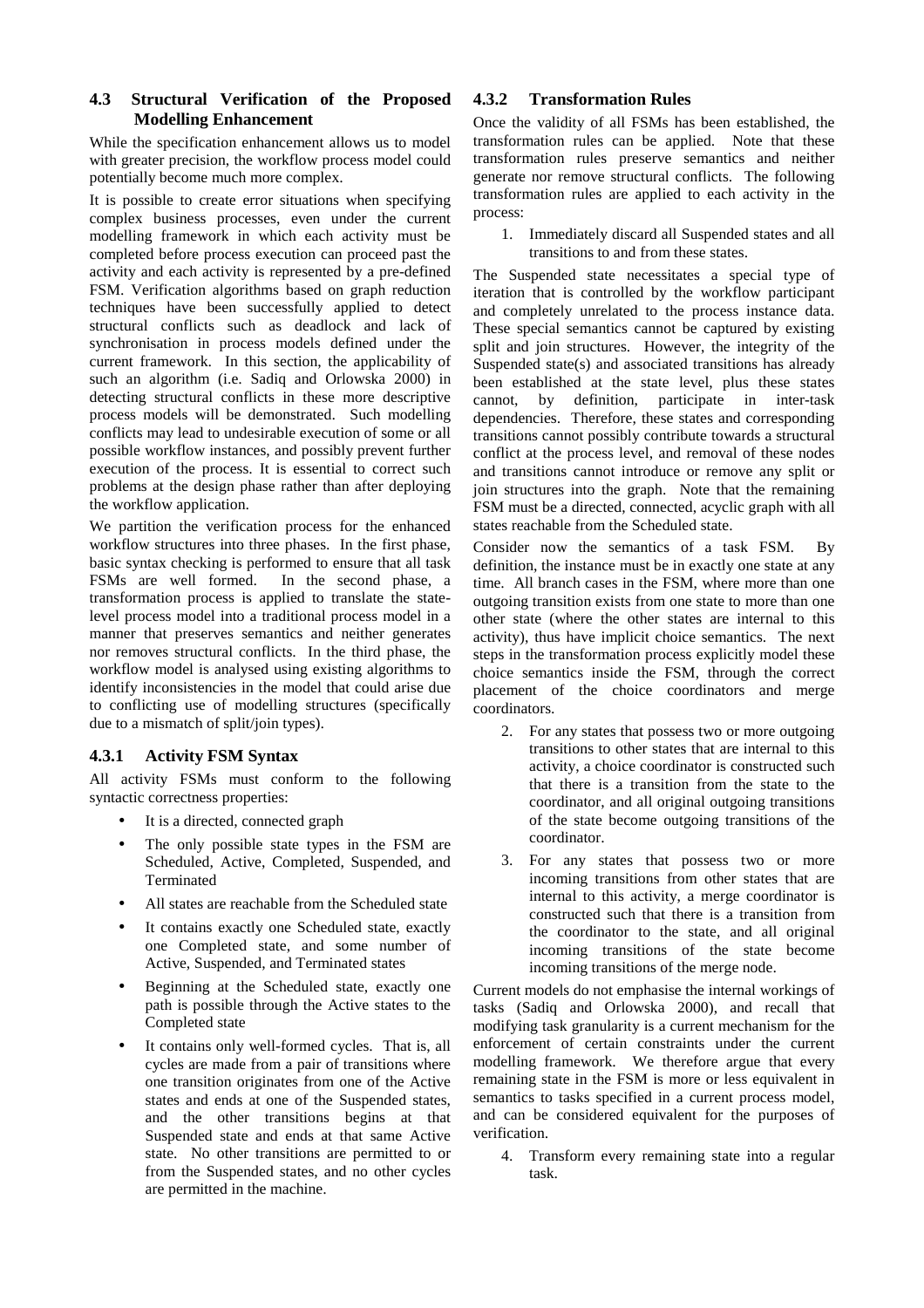This transformation replaces each original task in the process model with a well-formed workflow, free from the structural and grammatical errors presented in Sadiq and Orlowska (2000). (Note that structural conflicts can only arise when combining types of split/join structures, and only choice/merge structures have been introduced at this stage.) In the absence of any non-standard inter-task dependencies (i.e. atypical trigger transitions or nontrigger transitions), these segments of the overall models could be aggregated into blocks in current process models.

Inter-task dependencies have fork/synchronise semantics. That is, all inter-task transitions ending at a state must be fired in order to enter that state, and all inter-transitions originating at a state must be fired upon leaving that state. Combining the concepts of internal and external transitions yields that *all* inter-task (external) transitions leading to the state must be fired, along with *one* (if any) internal transitions that lead to the state, in order to activate a state. The corresponding situation applies for all transitions leaving a state.

The resulting graph is therefore correct in terms of implicit fork/synchroniser semantics. Note that the semantics of inter-task dependencies may be explicitly modelled through the correct placement of fork and synchroniser coordinators although this is not required for the purposes of verification (Sadiq and Orlowska 2000).

#### **4.3.3 Application of Existing Algorithm**

The placement of the split/join structures in the graph will then be analysed through the application of the existing verification algorithm (Sadiq and Orlowska 2000), which forms the third phase of the overall verification process.

Presented below are two examples of the transformation process being applied to a process model defined at the activity state level in order to detect structural errors.

For simplicity, the scheduled, active and completed activity states have been abbreviated 'S', 'A' and 'C', respectively, and the suspended and terminated states have been omitted.

The transformation illustrations remove the activity boundaries and create new activities that are each assigned a unique identifier. For example, the scheduled state of task 'A' is transformed into an activity with the identifier of 'A-Scheduled' which is abbreviated as 'AS'.

The transformation illustrated in Figure 6 demonstrates a process model on which an existing algorithm may be applied in order to detect a deadlock structural error.



**Figure 6: Deadlock Structural Error** 

The example shows that a deadlock occurs whenever there is an inter-task dependency between two tasks that are on mutually exclusive execution paths.

Figure 7 presents a transformation resulting in a process model on which an existing algorithm may be applied in order to detect a lack of synchronisation structural error.



**Figure 7: Lack of Synchronization Error** 

This example illustrates that lack of synchronisation occurs when an activity creates another execution path via an atypical trigger transition and the parallel execution paths are subsequently merged.

## **4.4 Additional Considerations**

We have already demonstrated that structural conflicts in process models defined at the state level may be detected through existing verification algorithms after a transformation process has been applied.

However, it is possible to define an inter-task dependency between two activities that is structurally sound but is impossible to execute. The issues that could impact on the specification and verification of these more descriptive process models can be broadly classified into three classes – FSM semantics, data flow, temporal constraints, and failure recovery.

#### **4.4.1 Activity FSM Semantics**

As already noted, the goal of a task FSM is to represent the behaviour of a task as defined through interaction between the user and the WFMS. As such, it is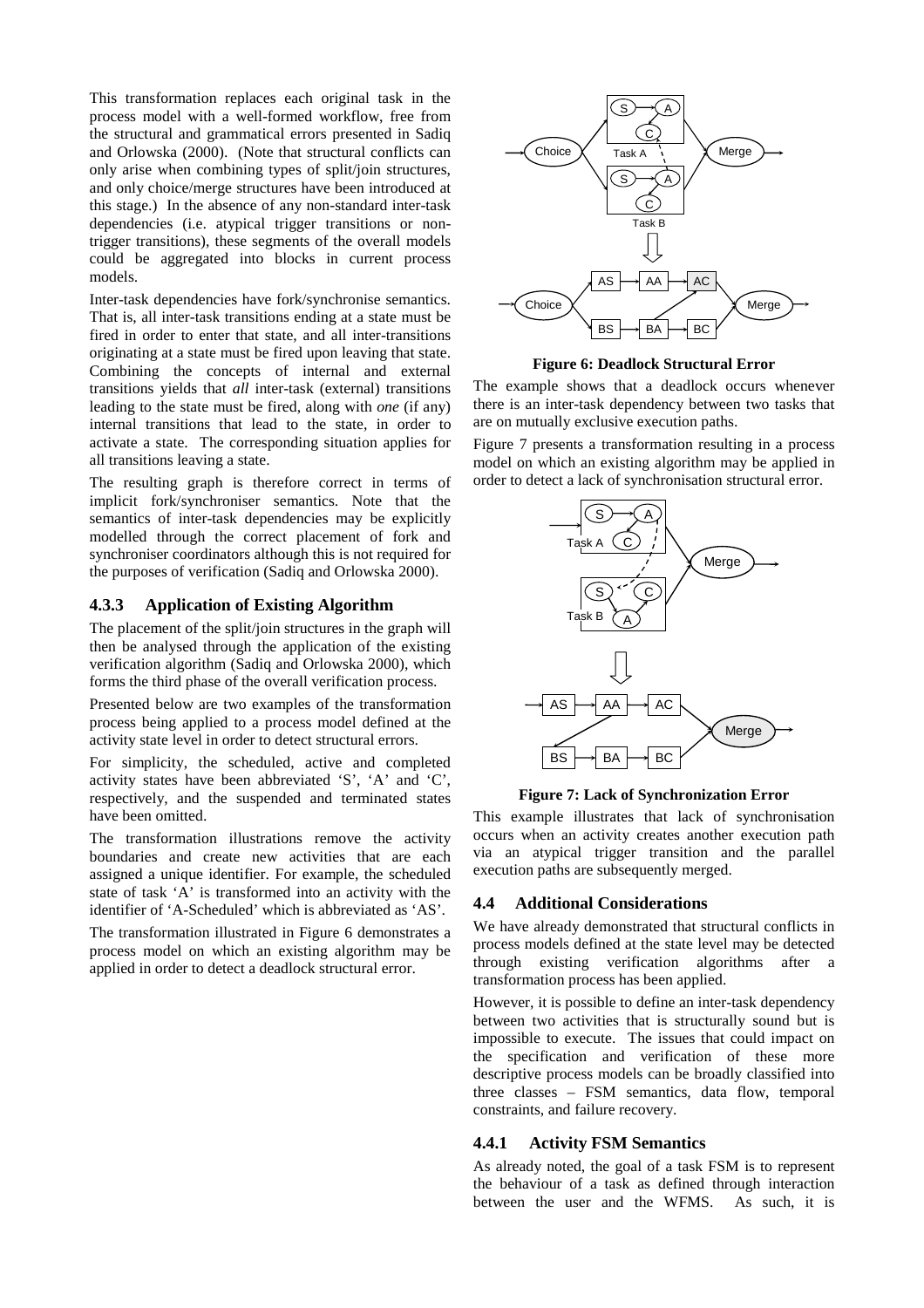imperative to realise that task FSMs are complex structures with rich semantics that that must be carefully considered in order to prevent the violation of any semantic constraints in the enhanced (state-level) process models.

Clearly, one example of a semantic constraint is that each activity must be scheduled. That is, it does not make sense to allow an inter-task dependency to 'trigger' or 'allow' any state in a task FSM if there is not such a dependency defined on the scheduled state of the task. Note that this requirement would be checked during the final stage of the verification process as there must be exactly one initial task (Sadiq and Orlowska 2000).

Moreover, no dependencies should be specified that prohibit normal user interaction with the system. Further investigation is required in order to detail the semantics and types of fine-grained inter-task dependencies that can and cannot be enforced.

## **4.4.2 Data Flow**

Data flow is a semantic issue that needs to be considered when enabling inter-task dependencies to be defined at the task state level. Data is potentially produced and/or required in each of the active states in an activity. It should thus be possible to define the exact data item required and produced by each active state, as opposed to the task as a whole. Consider for example the process fragment illustrated in Figure 8. Task A produces data item X, task B required data item X, and task B is scheduled when task A has commenced. Even through the states where X is produced and required can be reached along a directed path, there is obviously potential for data conflict, namely in the case where B becomes active before A is completed.



**Figure 8: Data Conflict Produced by an Atypical Trigger Transition** 

## **4.4.3 Temporal Constraints**

It should also be noted that the introduction of finegrained inter-task dependencies may have implications in terms of temporal constraints.

For example, it is obviously not useful to define a constraint between tasks A and B such that B cannot complete until A completes if there is also a temporal constraint in place that B must or will always require a shorter time than A to complete. This situation is illustrated in Figure 9.



**Figure 9: Potential Temporal Conflict at State Level** 

# **4.4.4 Failure Recovery**

Another issue that should be considered when defining atypical trigger transitions is the possibility of failure (i.e. occurrence of system or application errors). Because the introduction of atypical trigger transitions into the process model violates the rules of (all-or-nothing) atomic execution, it is possible that execution may have been able to proceed past the task in the process where the problem was experienced.

In the example illustrated in Figure 4(b), the notification was generated as the printing activity commenced. If there had been a problem associated with the printing activity, the notification would have already been generated. This situation would certainly constitute a failure in terms of the business logic.

Failure recovery under the enhanced modelling framework is therefore a semantic issue that must be considered on a case-by-case basis and may not be able to be automated inside a verification algorithm. Failure to consider this issue may result in a complex situation requiring a cascading semantic abort that may need to be handled externally.

# **5 Conclusion**

In this paper, we attempted to address the issue of limited flexibility in and support for inter-task dependencies in process specification languages by presenting an alternative approach to modelling that more accurately captures behavioural information about tasks and enables greater precision when modelling inter-task dependencies.

In particular, we proposed that advantages could be gained by allowing 'fine-grained' inter-task dependencies to be defined at the task state level and a customisable FSM to be associated with each activity.

However, we noted that the advantages of the finegrained modelling were not forthcoming without an equivalent increase in the complexity of the process model and in verifying the enhanced process models. We demonstrated the applicability of an existing verification algorithm in ascertaining the structural integrity of the more descriptive process models. We then outlined a number of issues that should be considered in order to complete the verification of the complex process models and make a more accurate assessment on the value of the proposed modelling technique.